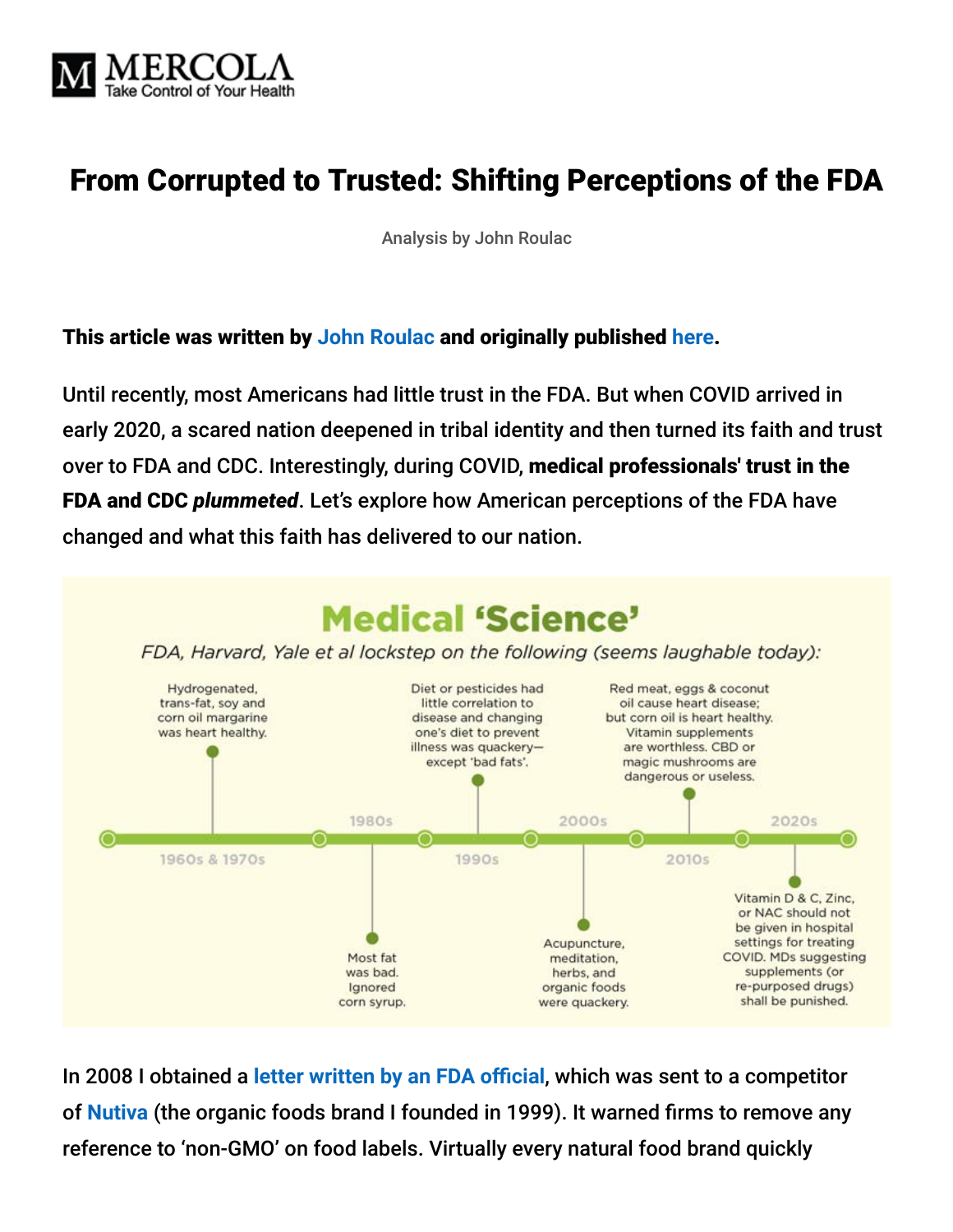changed their labels. As CEO of Nutiva I determined that the warning was not based on any FDA regulation, but was an illegal abuse of power by an FDA official serving the interests of the GMO industry.

We chose to ignore the letter, and luckily I never heard from the agency. This is just one of many examples of the FDA's suspect moves over the past decades.

The FDA has failed to regulate a toxic food system of dis-ease, inflammation, and the destruction of nature via harsh pesticides, leaving Americans with weakened immunity and vulnerability to pathogens. Tragically the U.S.A. has one of the highest COVID death rates in the world.

#### The FDA Has Been a Case Study of a Captured Agency

From the 1980's thru 2019, the FDA was not considered trustworthy by the American people and was often described as "corrupt, filled with cronyism, or a captured agency".

During the 1980s groundswell of the organic food movement, many Americans realized that Monsanto and the chemical industry's cozy relationship with the FDA was a major issue. Most liberals were not happy with FDA policies that became the target of many legal campaigns over the safety and efficacy of GMO foods, pesticides and drugs.

In 1990, the FDA set out to make dietary supplements prescription only. The industry unified and rallied to pass the DSHE Act, legalizing supplements as foods.

There has been a revolving door of chemical and pharma executives between the FDA and industry, as was the case in 2009 when ex-Monsanto executive Michael R. Taylor was hired as the FDA's food czar. Corn oil and corn syrup were given a pass, while eggs and beef were considered unhealthy.

Then came Scott Gottlieb MD, the former FDA Commissioner from 2017 to April 2019, where in June of 2019, he became a Director at Pfizer and Chair of their Regulatory and Compliance Committee.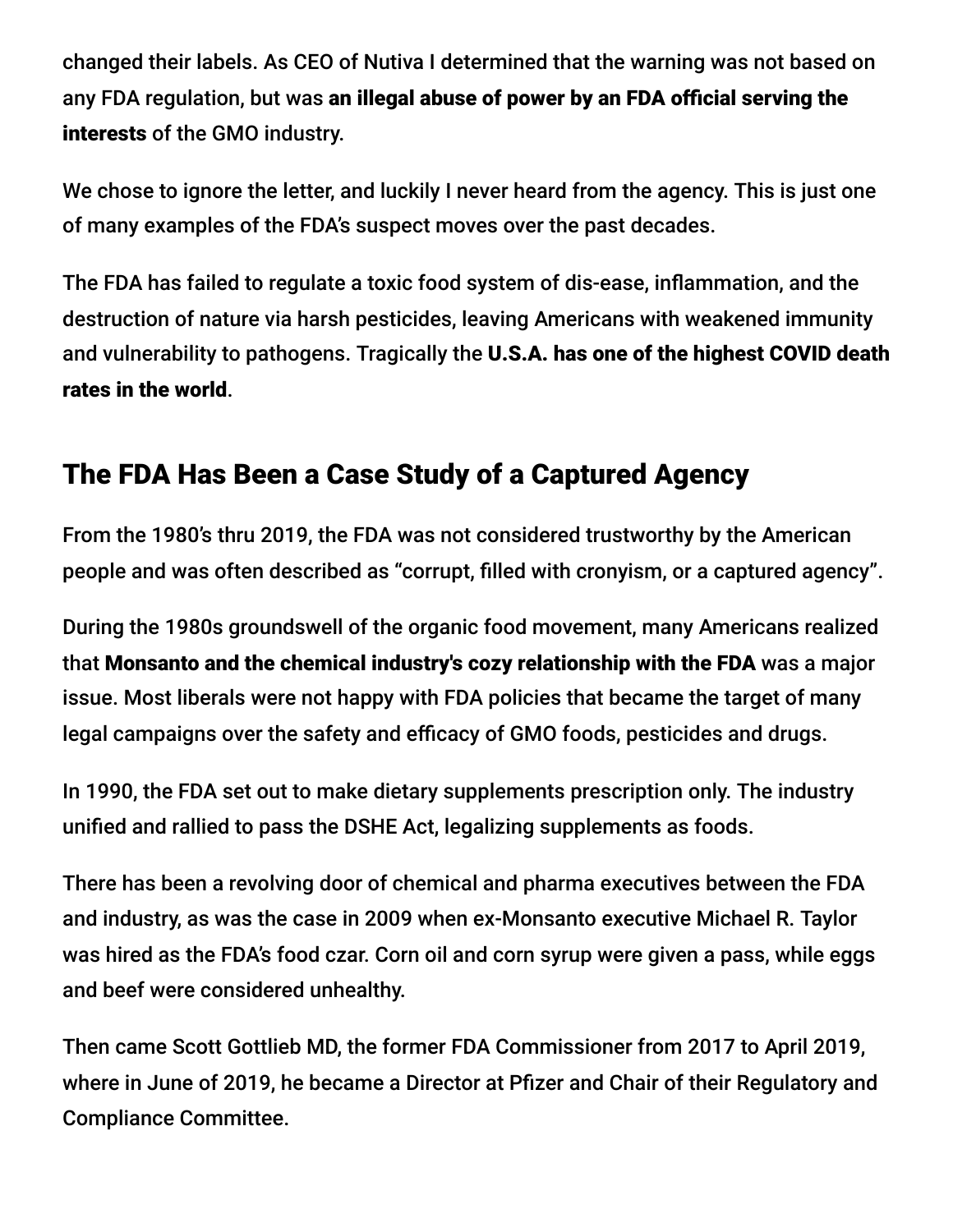In fact, as documented by the international news organization Quartz, "as of 2019, nine out of the last 10 FDA commissioners – representing nearly four decades of agency leadership – have gone on to work for pharmaceutical companies.

FDA approval of dangerous drugs such as Prozac and **[Vioxx](https://www.ucsusa.org/resources/merck-manipulated-science-about-drug-vioxx)** has been standard operating procedure. Back in 2012, CBS' **[60 Minutes](https://www.baumhedlundlaw.com/blog/2012/march/60-minutes-report-antidepressants-the-emperor-ha/)** exposed collusion between the [pharmaceutical industry and the FDA on anti-depressants. The majority of](https://www.forbes.com/sites/johnlamattina/2018/06/28/the-biopharmaceutical-industry-provides-75-of-the-fdas-drug-review-budget-is-this-a-problem/?sh=100c16e849ec) **FDA's drug budget** is in fact funded by the pharmaceutical industry.

In 2013, **[a report](https://ethics.harvard.edu/blog/risky-drugs-why-fda-cannot-be-trusted)** published in the Journal of Law and Medicine summarized by Dr. Donald W. Light highlighted that 'about 90 percent of all new FDA approved drugs over the previous 30 years were found to be little or no more effective for patients than existing drugs', that 'the bar for "safe" was equally low, even when properly prescribed', and that '125K excess deaths occurred in the United States each year among people taking properly prescribed drugs to be healthier.'

A fall 2019 **[Gallup Poll](https://news.gallup.com/poll/266060/big-pharma-sinks-bottom-industry-rankings.aspx)** ranked the pharmaceutical industry as *the most poorly regarded industry* in Americans' eyes. Americans were more than twice as likely to rate the pharmaceutical industry negatively (58%) as positively (27%).

In 2020, as fears of COVID swept the land, the constant drumbeat of fear, isolation, and extreme polarization helped cultivate a "**[collective trauma](https://www.nbcnews.com/health/health-news/collective-trauma-new-report-details-effects-stress-america-2020-n1260451)**" for the American people. **[Humans are social animals shaped by cultural context](https://en.wikipedia.org/wiki/Indoctrination)**.

The deepening of tribal identities, Trump zig-zagging at the helm of the pandemic response, and the presence of the QAnon conspiracy movement caused an even deeper distrust of anything associated with Trump, including the FDA. By October 2020, trust in the FDA was at an all-time low.

#### Shifting Tides

Ironically, this all changed when Joe Biden assumed office. Liberals and democrats flipped rapidly from FDA skeptics to FDA cheerleaders in a matter of months, the perverse logic seeming to be "We hate Trump and now we are on Team FDA-Pharma".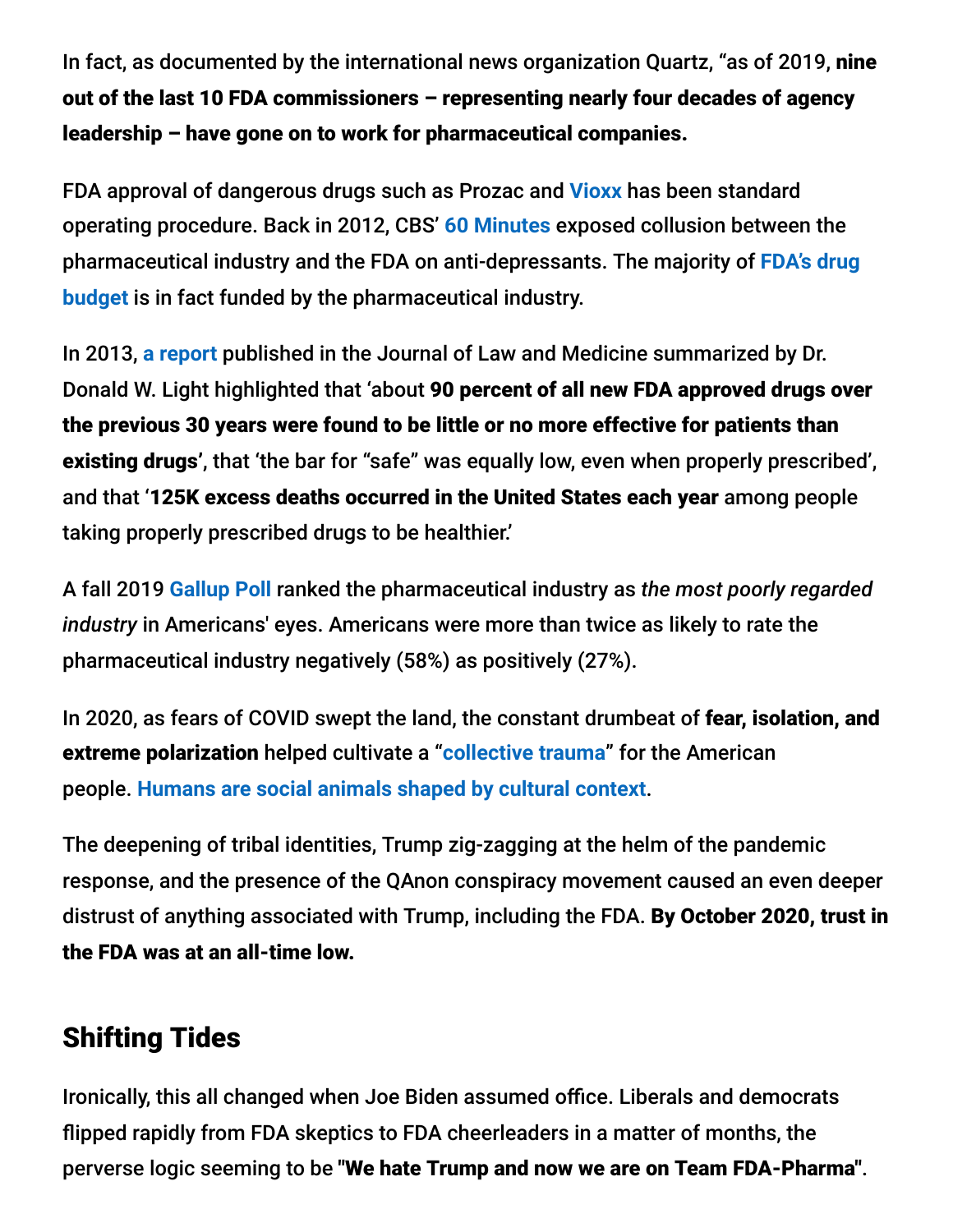In May 2021, a Pew Research Poll found that the share of adults who are "basically content" with the federal government had risen to the **[highest point since 2004](https://www.pewresearch.org/topic/politics-policy/trust-in-government/)**, driven by Democrats. In July 2021, an Annenberg Public Policy Center Poll **found that 77% of Americans** [were confident that the FDA was providing trustworthy information about](https://www.annenbergpublicpolicycenter.org/public-trust-in-cdc-fda-and-fauci-holds-steady-survey-shows/) treating and preventing COVID-19.

Interestingly enough, at the exact same time that the general public's trust in the FDA and CDC was soaring, healthcare professionals' trust in the FDA and CDC was **[dramatically decreasing](https://www.webmd.com/lung/news/20210609/trust-in-cdc-fda-took-a-beating-during-pandemic)**. A group of 20 + medical professionals spoke at a **U.S. Senate Roundtable** [on January 24, 2022 \(skip ahead to 51:28\).](https://rumble.com/vt62y6-covid-19-a-second-opinion.html)

Perhaps the views of many of these healthcare professionals have not been able to reach the general public because MDs and nurses regularly face termination or threat of medical board decertification for publicly speaking of vaccine injuries, low cost effective treatment protocols, or on other matters that don't fit the current approved narratives.

# The FDA Now Is Trustworthy, Credible and Authoritative … Really?

It appears the majority of left-leaning Americans believe that the FDA has their best interests at heart regarding COVID policies and are obeying them without question. As leading clinical MDs remind me, much of what Americans base their opinion on is often simply pharma marketing claims disguised as medical science.

In a world of corruption, brainwashing, and dishonesty, it's not easy to know whom to trust. It's a classic example of **[mass formation psychosis](https://www.youtube.com/watch?v=IqPJiM5Ir3A&t=277s)**, where people adhere to groupthink in order to find meaning and resolution in uncertain times, no matter how irrational.

It's a stunning sociological study to see a mass population trusting leaders of companies with very low ethical standards. Just months ago, most would never agree to be injected with an experimental genetic drug therapy every six months based on FDA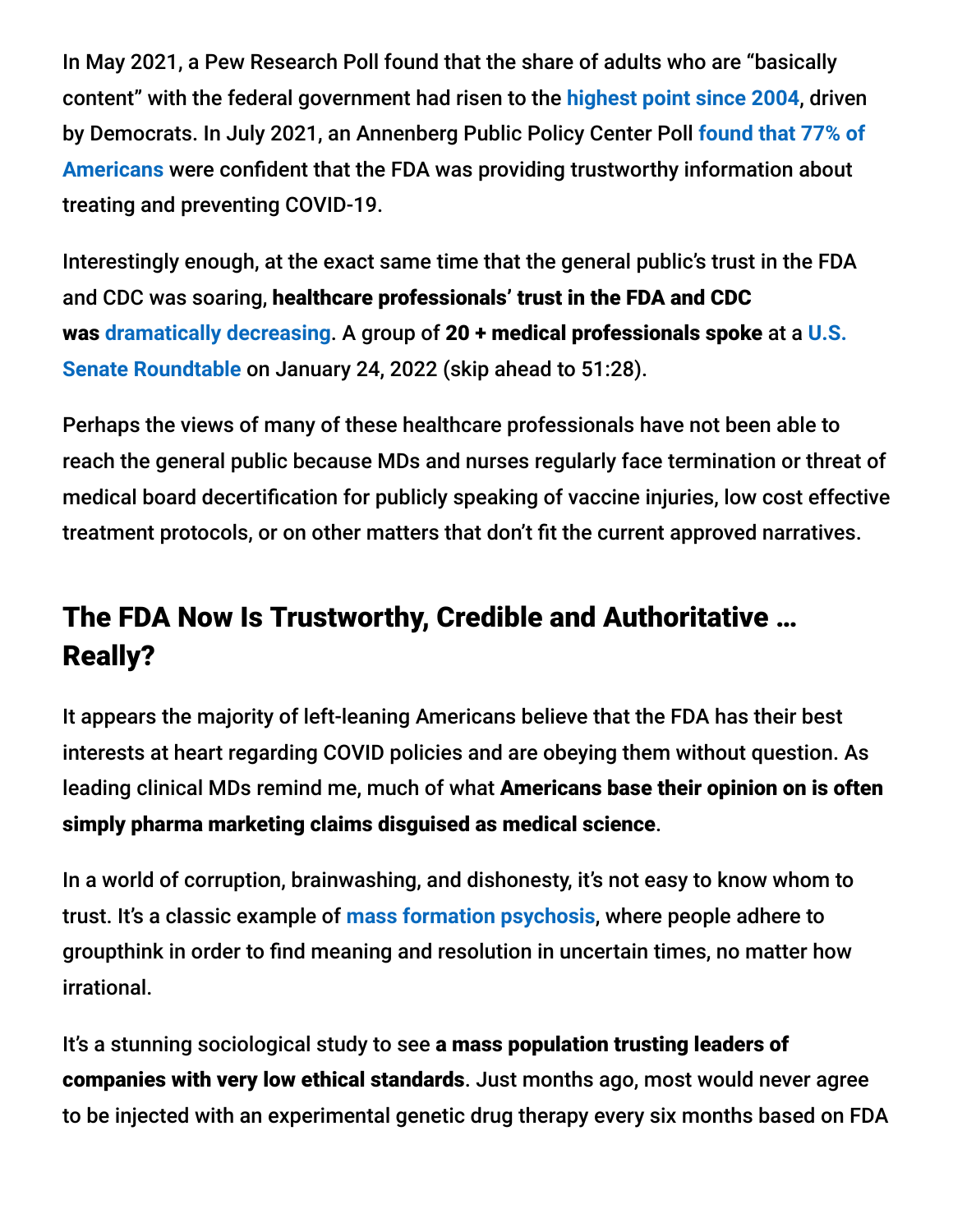edicts. Upon shot five or six under threat of job loss or travel ban, and mounting vaccine injury reports, will more Americans resume asking good questions?

# Repeat After Me …

Many Americans are repeating the FDA and the pharma sector's slogan of "Vaccines are Safe and Effective", almost like the pledge of allegiance to the flag, while ridiculing or ignoring other proven preventative and early treatment measures (as outlined in my recent article '**[Pharma's Culture War](https://johnroulac.substack.com/p/pharmas-culture-war)**').'

Thousands of practicing MDs along with the Front Line COVID-19 Critical Care Alliance (**[FLCCC](https://covid19criticalcare.com/)**) agree that having more tools in the toolkit is wise and that "Early Treatment of COVID is Safe and VERY Effective".

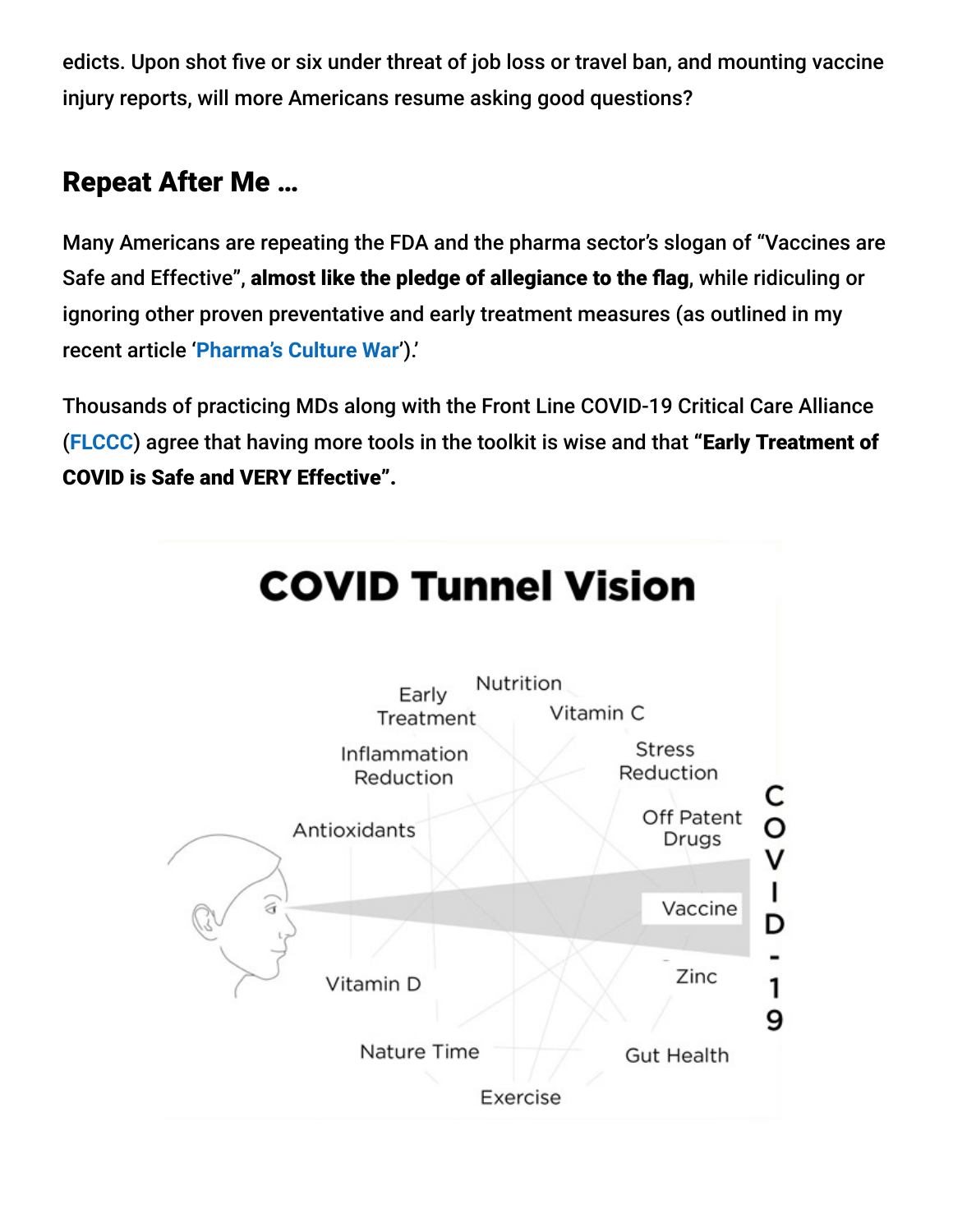MDs and countries from around the world who **[focus on early treatment](https://johnroulac.substack.com/p/pharmas-culture-war)** send very few patients to the hospitals, whereas countries with high vaccine rates such as the EU, UK, and the U.S.A. have some of the highest death rates in the world. Regions such as Africa and Northern India (until recently) had very low rates of vaccination and very low COVID cases and deaths.

Tokyo, Japan and Delhi, India's COVID cases in the latter half of 2021 were 175 to 2000 times less than London or NYC (see graphic and data below) and their COVID hospital beds were virtually empty. These regions often used early treatment protocols to reduce the spread.

# Cumulative U.S. Covid-19 deaths per capita are highest among other large, high-income countries

Several countries had higher per capita Covid-19 deaths earlier in the pandemic, but the U.S. death toll now exceeds that of peer nations.

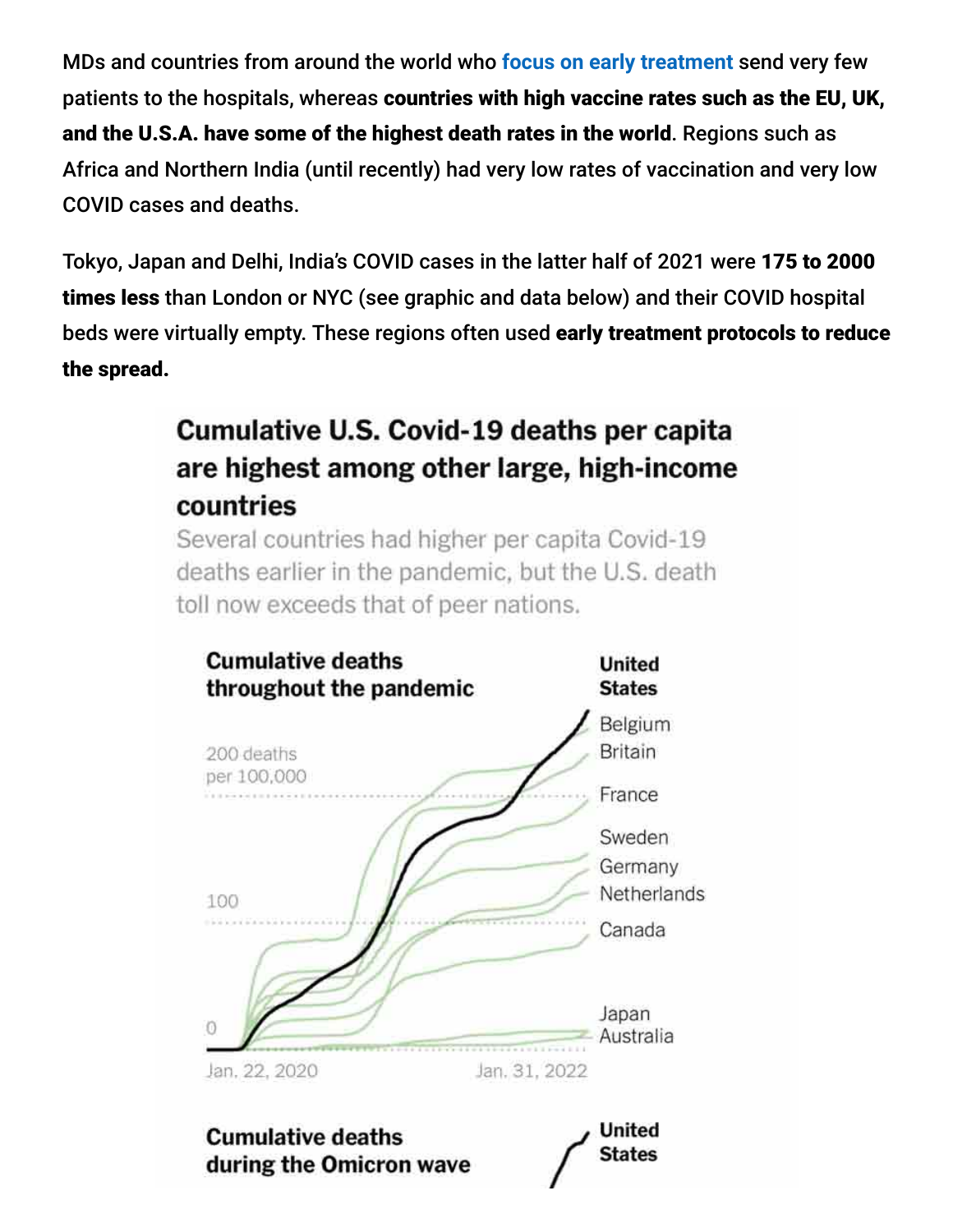

Oddly many Americans cheering on the FDA have little awareness of why other countries are doing much better than the USA. Why is that not in the news? What is the connection of early treatment, inflammation, diet, toxic pesticides, soil health, gut biome and industrial agriculture?

# Suppression of Safe and Effective Treatments

The FDA, media, and the pharma sector have ignored the overwhelming benefits of Vitamin D and lifestyle choices. An **[Israeli study](https://www.timesofisrael.com/israeli-study-offers-strongest-proof-yet-of-vitamin-ds-power-to-fight-covid/)** offers the strongest proof yet of Vitamin D's power to fight COVID. "We found it striking, to see the difference in the chances of becoming a severe patient when you are lacking in Vitamin D compared to when you're not," said Dr. Amiel Dror, a Galilee Medical Center physician.

The U.S. media virtually never publishes positive articles on Vitamin D, which often appear in international media. Why has the FDA and the media not published statistical COVID hospitalization and death data on Vitamin D levels or on inflammation? Why have most Americans not bothered to pay attention to their Vitamin D levels?

Before COVID, the FDA never issued edicts preventing doctors from prescribing low cost and re-purposed medicines. 20% of all medicines prescribed in the U.S.A. today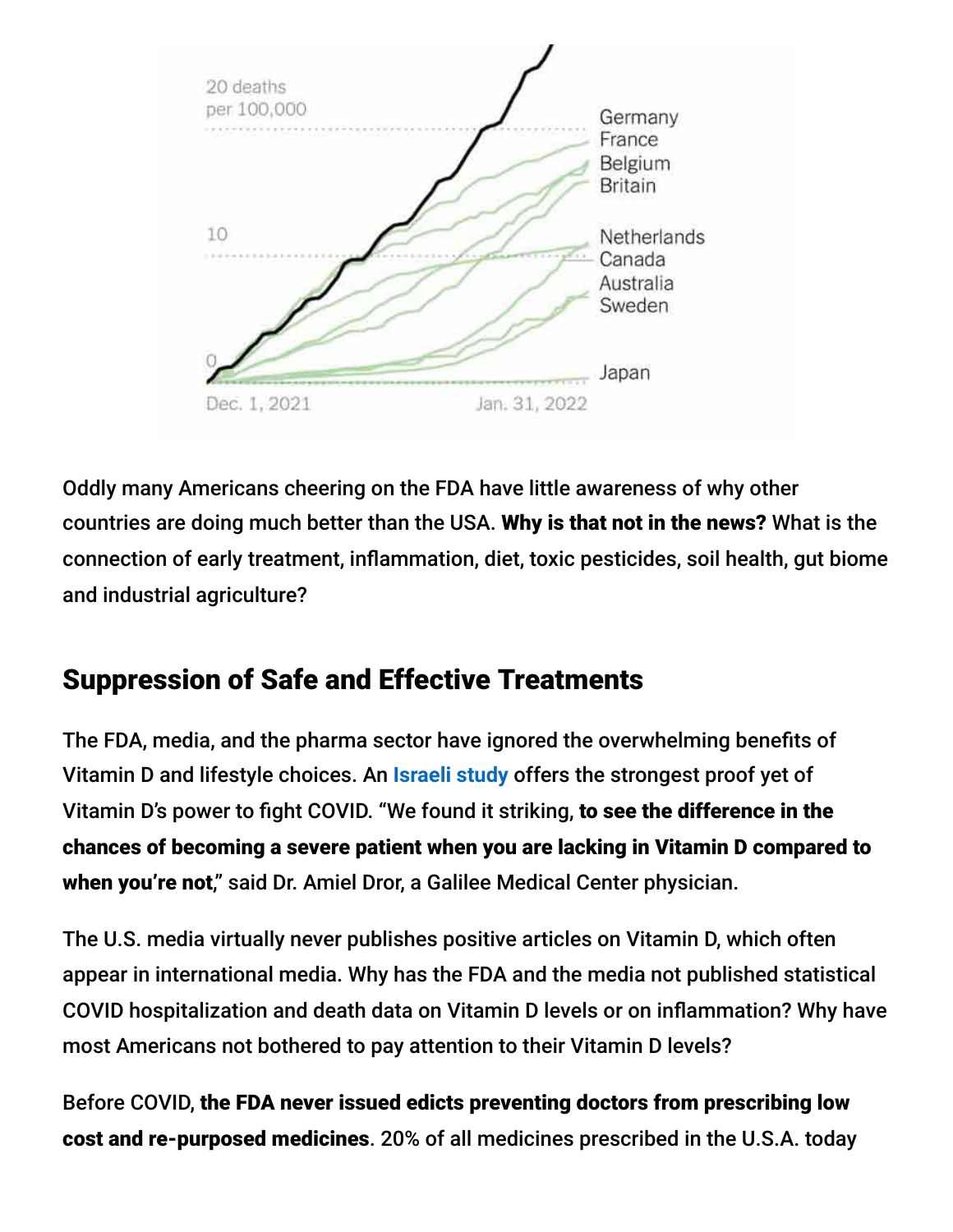are generic repurposed, (e.g. a heart drug given to a cancer patient). Clinicians do this every day and no long term studies are required, since safety data is already established.

**[Fluvoxamine](https://pierrekory.substack.com/p/the-alphabet-health-agencies-ignoring?r=3srel&utm_campaign=post&utm_medium=web&utm_source=direct)**, **[!vermect!n](https://ivmmeta.com/)**, Nitazoxanide and Hydroxychloroquine are safe, commonly prescribed medicines and are part of the **[FLCCC](https://covid19criticalcare.com/)** COVID treatment protocols. According to **[Pierre Kory, MD](https://pierrekory.substack.com/p/the-alphabet-health-agencies-ignoring)** "Since the summer of 2020, U.S. public health agencies have continually shut down the use of generic treatments.

The National Institutes of Health (NIH) funded 20 large research studies of patented pharmaceutical industry drugs before only recently agreeing to study repurposed generic medicines."

The fact that doctors at the bedside are being fired or prevented from providing life saving vitamins and medicines is truly a black mark in America and has likely contributed to a significant number of unnecessary deaths. Instead they are told to use the highly toxic **[Remdesivir](https://rumble.com/vtoi5z-ron-johnson-hearings-volume-7-.html)** which **[can cause renal failure](https://pubmed.ncbi.nlm.nih.gov/33340409/)** and **hospitals are paid bonuses** [for treating COVID patients with this drug.](https://rumble.com/vtoi5z-ron-johnson-hearings-volume-7-.html)

#### Censorship Is Now a Liberal Value?

Many liberals now want to cancel, restrict or censor their perceived 'tribal enemies'. Some scream about medical issues that they have little or no training in as if they are judge and jury, and maybe even represent *science itself* as Dr. Fauci **[has alluded to](https://www.forbes.com/sites/carlieporterfield/2021/06/09/fauci-on-gop-criticism-attacks-on-me-quite-frankly-are-attacks-on-science/?sh=6e0132ab4542)**. Easily triggered, they often refuse to even listen to the world-renowned MDs and scientists that they are criticizing or read the published science themselves.

Recently, **[Joe Rogan's podcast](http://podcasts.joerogan.net/)** came under fire, accused of promoting 'COVID misinformation', for hosting Dr. Peter McCullough and Dr. Robert Malone. Dr. Peter McCullough is the former Vice Chief of **[Internal Medicine](https://en.wikipedia.org/wiki/Internal_Medicine)** at **Baylor University Medical Center** [and is one of the most published authors in his field with 600 citations in the](https://en.wikipedia.org/wiki/Baylor_University_Medical_Center) National Library of Medicine.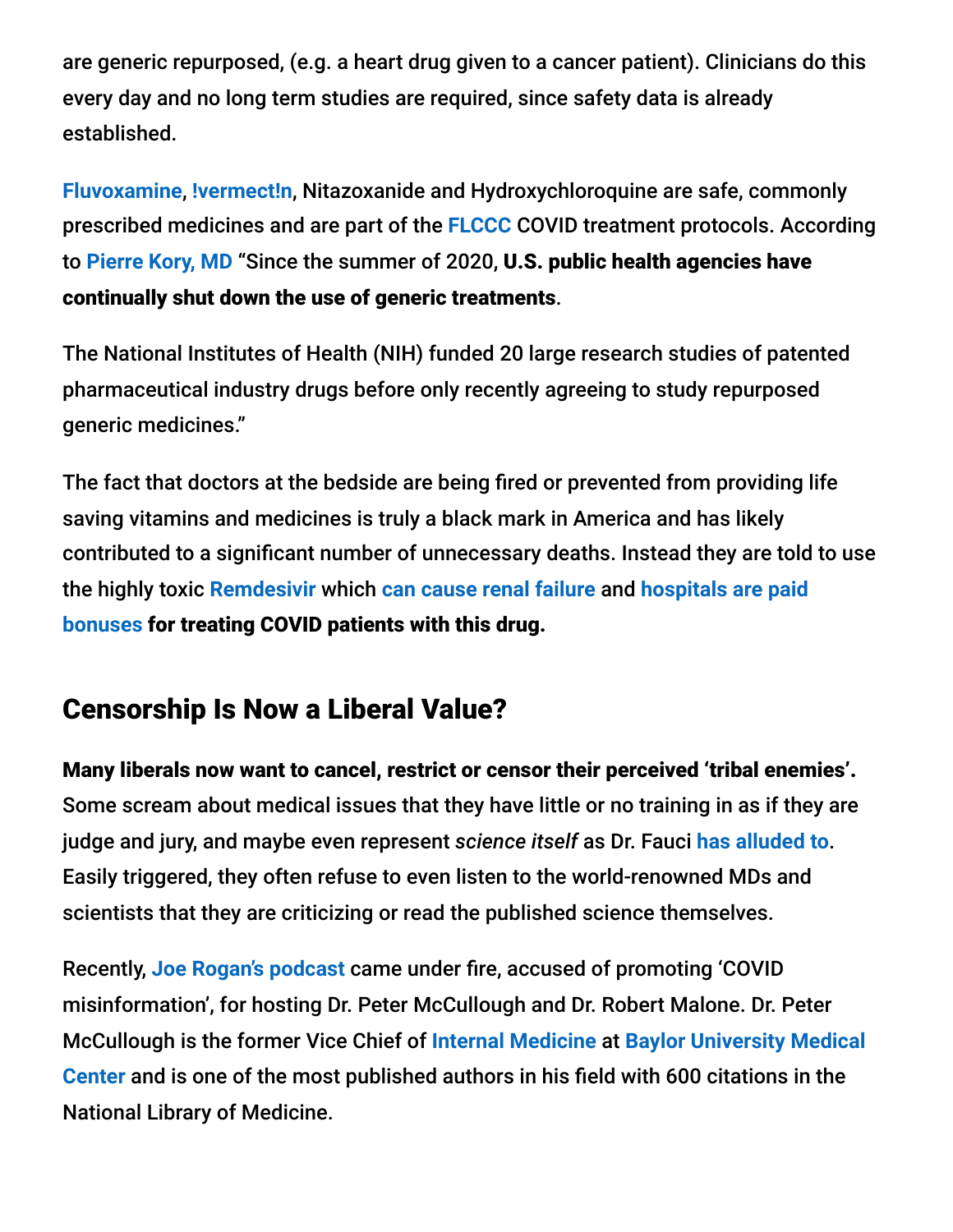Dr. Robert Malone is one of the principle inventors of mRNA vaccine technology. Both hold views on COVID treatment and COVID vaccines that fall outside the mainstream 'FDA-and-CDC-approved' narratives, though neither are anti-vaccine. Neil Young and Joni Mitchell jumped in (unsuccessfully) to help 'cancel' Joe's podcast as other artists [followed with support from the woke mob \(see:](https://jennamccarthy.com/not-your-cuppa-joe/) **Not Your Cuppa Joe? Here's a Thought: Move ON**).

It seems absurd, yet Americans and our media now tar and feather anyone who dare question the approved narratives. Wokeism is now becoming the tip of the spear for the pharma industrial complex to cancel those that fall out of line. Facebook is now even starting to 'fact check' regenerative agriculture posts that mention holistic grazing with climate benefits.

## Dissent = Misinformation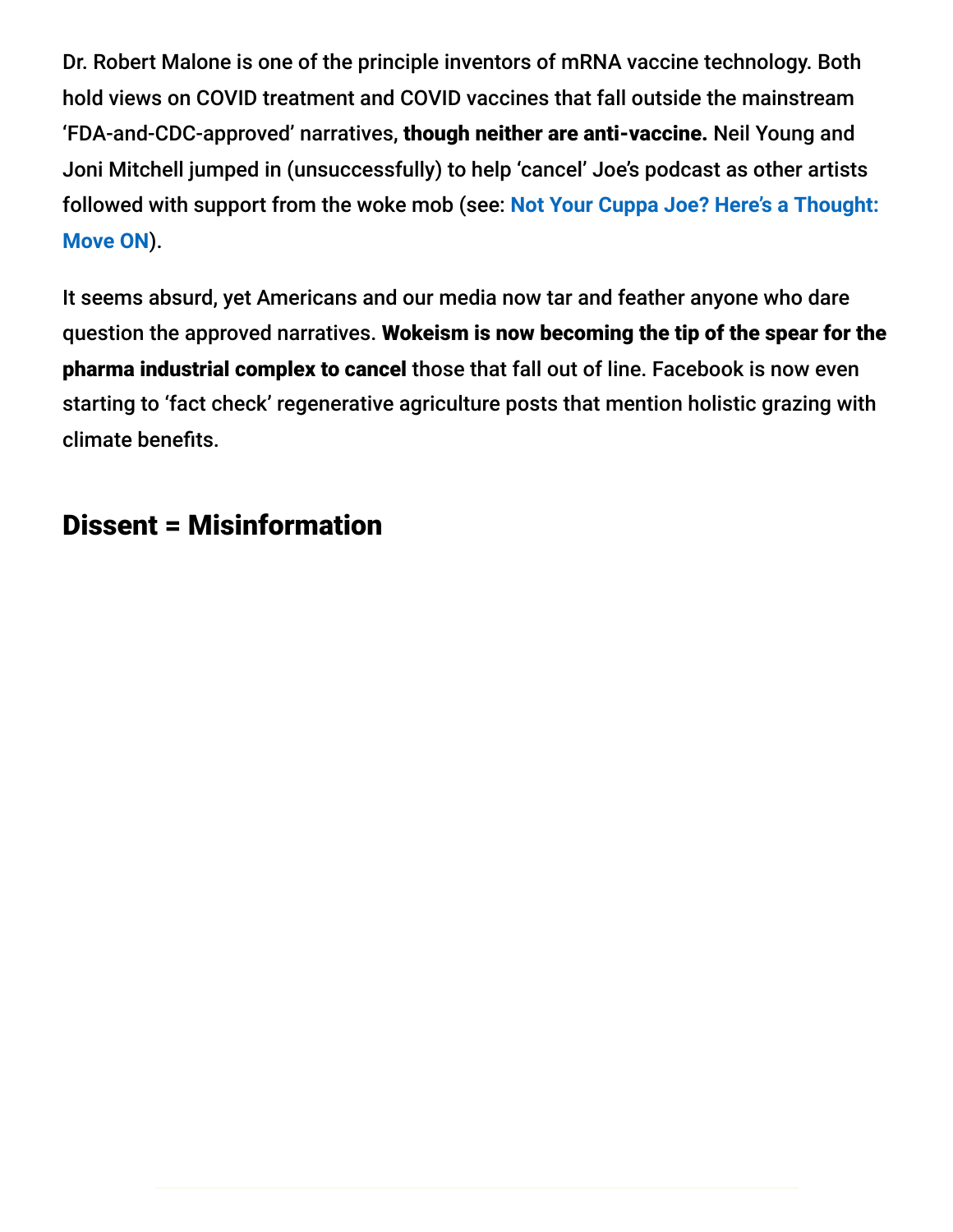# Dissent = 'misinformation' Disinformation = 'science'

"You're not going to get COVID if you have these vaccines."  $-RIDFN$ 

"Vaccinated people do not carry the virus, and they don't get sick."

-WALENSKY

"When people are vaccinated, they can feel safe that they are not going to get infected."  $-FAUCI$ 

Dissent, and even skepticism is now being dangerously characterized as "misinformation", while pharma marketing claims are now often labeled as "science". It's almost as if Orwell's 'newspeak' is coming to life in realtime.

And the latest news is even more Orwellian as the Biden Administration mentions 'misleading COVID narratives'. **[Disagree With Government Policy? Homeland Security](https://childrenshealthdefense.org/defender/homeland-security-terrorist-disagree-government-policy/) Says You're a 'Terrorist' if You Speak Out**.

To even question the "Vaccines are Safe and Effective" narrative means possible loss of work or family drama. The 'take the vaccine not for your health but to protect your mother' mantra was repeated ad nauseum, despite the fact that you can still get COVID, spread COVID, and die from COVID even if you are vaccinated.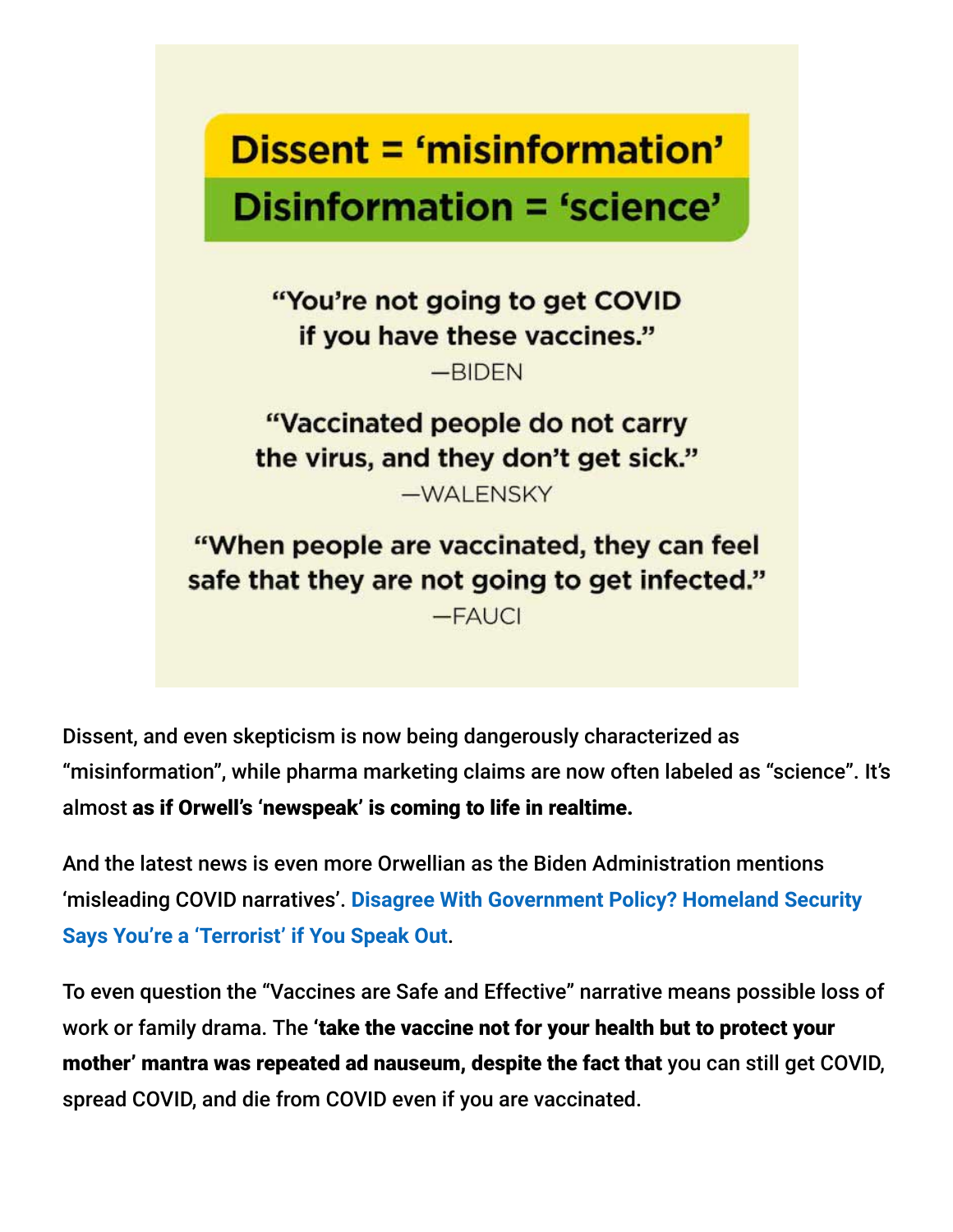#### What Does "Safe and Effective" Really Mean?

Mirriam Webster defines "safe" as: 1 : free from harm or risk: unhurt. Vaccine injuries are generally under-reported but the **[numbers related to the COVID vaccine](https://www.medalerts.org/vaersdb/findfield.php?TABLE=ON&GROUP1=CAT&EVENTS=ON&VAX=COVID19)** are [staggering and increasing rapidly. From](https://www.thedesertreview.com/opinion/columnists/beyond-ivermectin-censoring-medical-journals/article_b1089af2-4279-11ec-b491-5bcaf600d33c.html?utm_medium=social&utm_source=facebook&utm_campaign=user-share&fbclid=IwAR3KEceBm2-xs33i-17HDPV60sjoYPV4AD2q0lhmBG1WZ46t9H4JJe82nWI) **[altering menstrual cycles](https://www.wsj.com/articles/covid-19-vaccines-linked-to-menstrual-cycle-changes-11643902386)** in women to **heart disease** in boys and men, and **[Guillain-Barre Syndrome](https://wwwnc.cdc.gov/eid/article/27/12/21-1634_article)**, the **[expanding list goes on](https://vaers.hhs.gov/data.html)**.

With the growing vaccine injury issues of the mRNA jabs, Israel (which currently has one of the highest COVID death rates in the world- despite 4 jab booster regime) recently ordered 5 million non-genetic, non mRNA 'old school' **[Novavax](https://www.pharmaceutical-technology.com/news/novavax-israel-vaccine-deal/)** vaccines.

**[A report](https://jessicar.substack.com/p/a-report-on-myocarditis-adverse-events)** reviewing data in the U.S. Vaccine Adverse Event Reporting System, coauthored by Dr. McCullough and Dr. Jessica Rose, a virologist and epidemiologist in Canada, found that the relative risk for myocarditis is increased by 19-fold in age 12 to 15-year-old males following the second mRNA vaccination compared to background myocarditis rates for this age group.

Interestingly, the report was pulled **[without a clear reason or explanation](https://retractionwatch.com/2021/10/17/paper-linking-covid-19-vaccines-to-myocarditis-is-temporarily-removed-without-explanation/)** one week before the CDC deadline to review vaccine safety data in children.

A **[recent preprint from Kaiser Permanente Northwest](https://www.medrxiv.org/content/10.1101/2021.12.21.21268209v1)** also concluded that 'the true incidence of myopericarditis is markedly higher than the incidence reported to US advisory committees' and that 'the VSD should validate its search algorithm to improve its sensitivity for myopericarditis.'

"Vaccine effectiveness" is another interesting term. Early epidemiological data is showing reduced rates of hospitalization and death in groups that are at higher-risk for developing severe COVID. However, there is now **[overwhelming evidence](https://brownstone.org/articles/16-studies-on-vaccine-efficacy/)** that the vaccines are not effective in preventing you from getting or transmitting COVID. Thus is this term 'safe and effective' based on sound science or should it have a qualifying statement to go along with it?

# Weaponization of Vaccination Status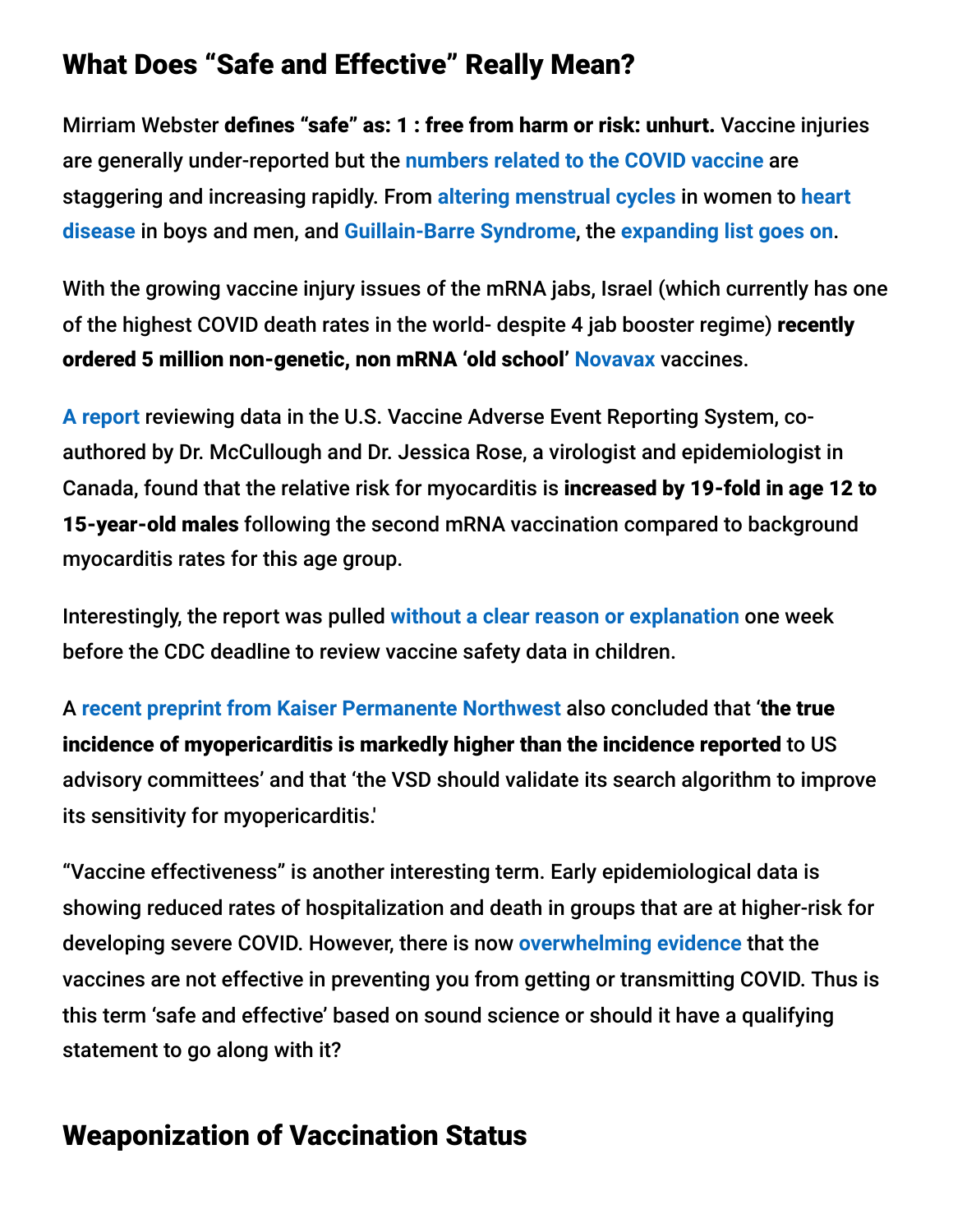Mandates and vaccine passports based on experimental genetic vaccines (many of which were never officially approved by the FDA) are violations of the Geneva Convention, and arguably violations of the Nuremberg Code and human rights in general. One's right to a job or going to your favorite café is now dependent on draconian and ever-changing rules.

California governor Gavin Newsom's announcement of the lifting of indoor mask mandates only for those vaccinated, besides not being based on science, is divisive and antagonistic. Two shots were not enough and shortly three will be required to be a "member of society", and soon perhaps four, five or more. Do Americans still have the right to life, liberty, and the pursuit of happiness?

# Waking Up (From the Woke?)

It's truly strange times when your close friends or family would unwittingly rather have untold numbers of Americans die of a treatable disease (which must all be "misinformation"). However, a growing number of people are beginning to question the failed COVID policies.

**[Sweden](https://www.nytimes.com/2022/02/03/world/europe/sweden-announces-end-covid-restrictions.html)**, **[Switzerland](https://www.reuters.com/world/europe/swiss-start-relaxing-pandemic-measures-2022-02-02/)**, **[Denmark](https://www.youtube.com/watch?v=x1w-EDsSv8A)**, Norway, Finland, Ireland, Netherlands and **[the UK](https://apnews.com/article/coronavirus-pandemic-boris-johnson-business-health-london-59417842d49e95ef556eb9b0352144dd)** have all started to lift COVID restrictions. Remember when liberals used to suggest the U.S.A. should follow Scandinavian countries like Denmark?

Every day more people learn of the growing vaccine injuries or censorship of low cost repurposed medicines. Many are beginning to worry about the lack of transparency, misleading narratives, mandates and censorship, yet are afraid to say anything for fear of attacks on their reputation.

#### Regeneration

It's certainly fascinating to watch this unfold. Will public support fade for vaccine mandates, vaccine passports, school masking, and firing MDs for practicing medicine at the bedside? Will we gain the understanding of the linkage between soil health,